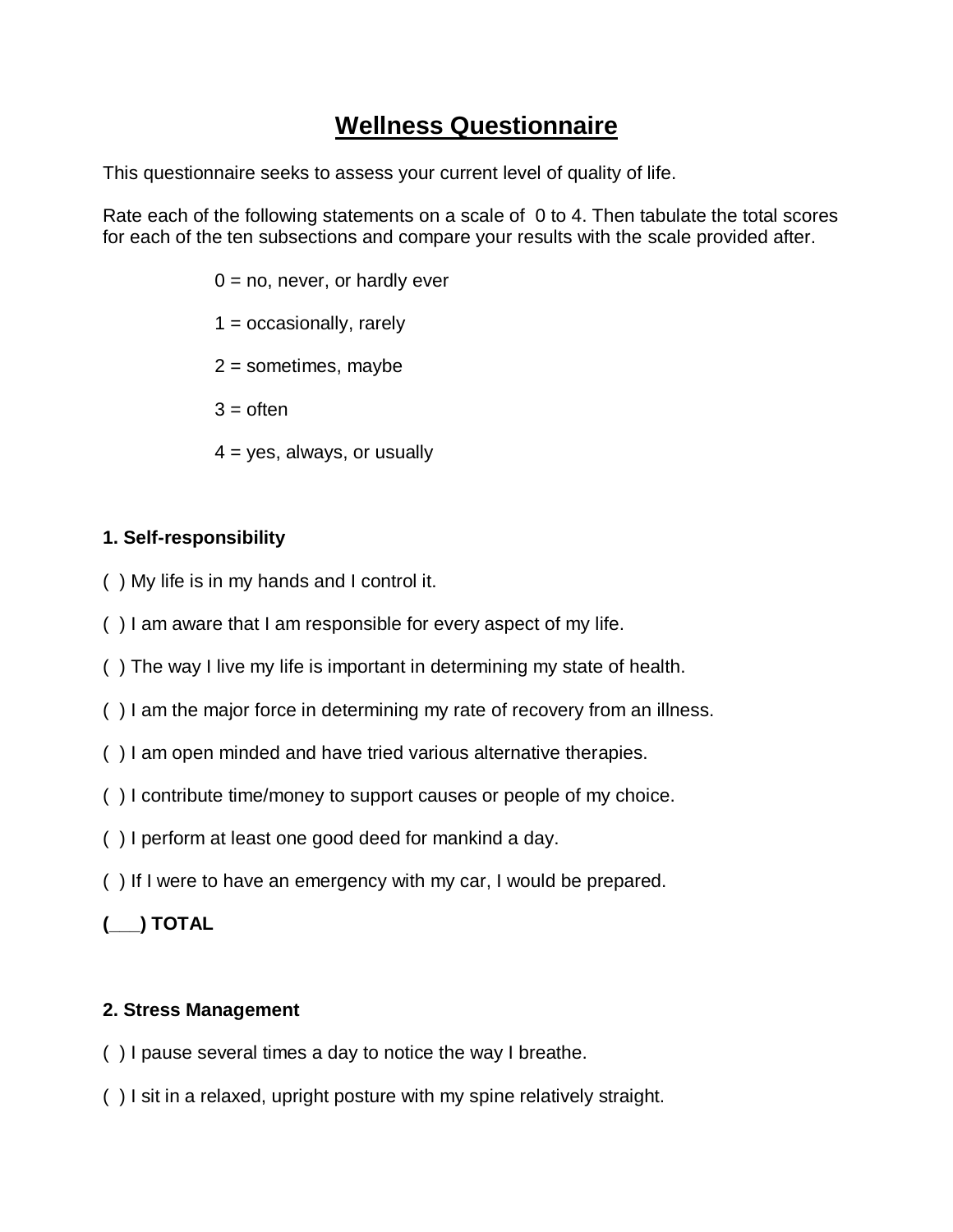- ( ) I meditate or relax at least 10 minutes each day.
- ( ) I am at peace with myself.
- ( ) I assess my current state of health and stress level on a daily basis.
- ( ) My work is not overly stressful.
- ( ) I know how to manage my stress effectively.
- ( ) I take time out to manage my stress.

## **(\_\_\_) TOTAL**

#### **3. Health**

- ( ) I don't smoke and avoid exposing myself to second-hand smoke.
- ( ) I don't drink alcohol in excess.
- ( ) I sleep enough to feel rested when I awaken.
- ( ) I do not experience any disturbing physical symptoms.
- ( ) My immune system is in good shape.
- ( ) I maintain my weight to within 15% of my ideal health weight.
- ( ) I take a variety of nutritional supplements when I need to.
- ( ) I have an average of one bowel movement a day.

# **(\_\_\_) TOTAL**

### **4. Eating**

- ( ) I eat 3 balanced meals daily.
- ( ) I limit my fat consumption to 30% of my daily caloric intake.
- ( ) I limit my intake of red meats to a maximum of 2 times a week.
- ( ) I know the difference between physical hunger and psychological hunger.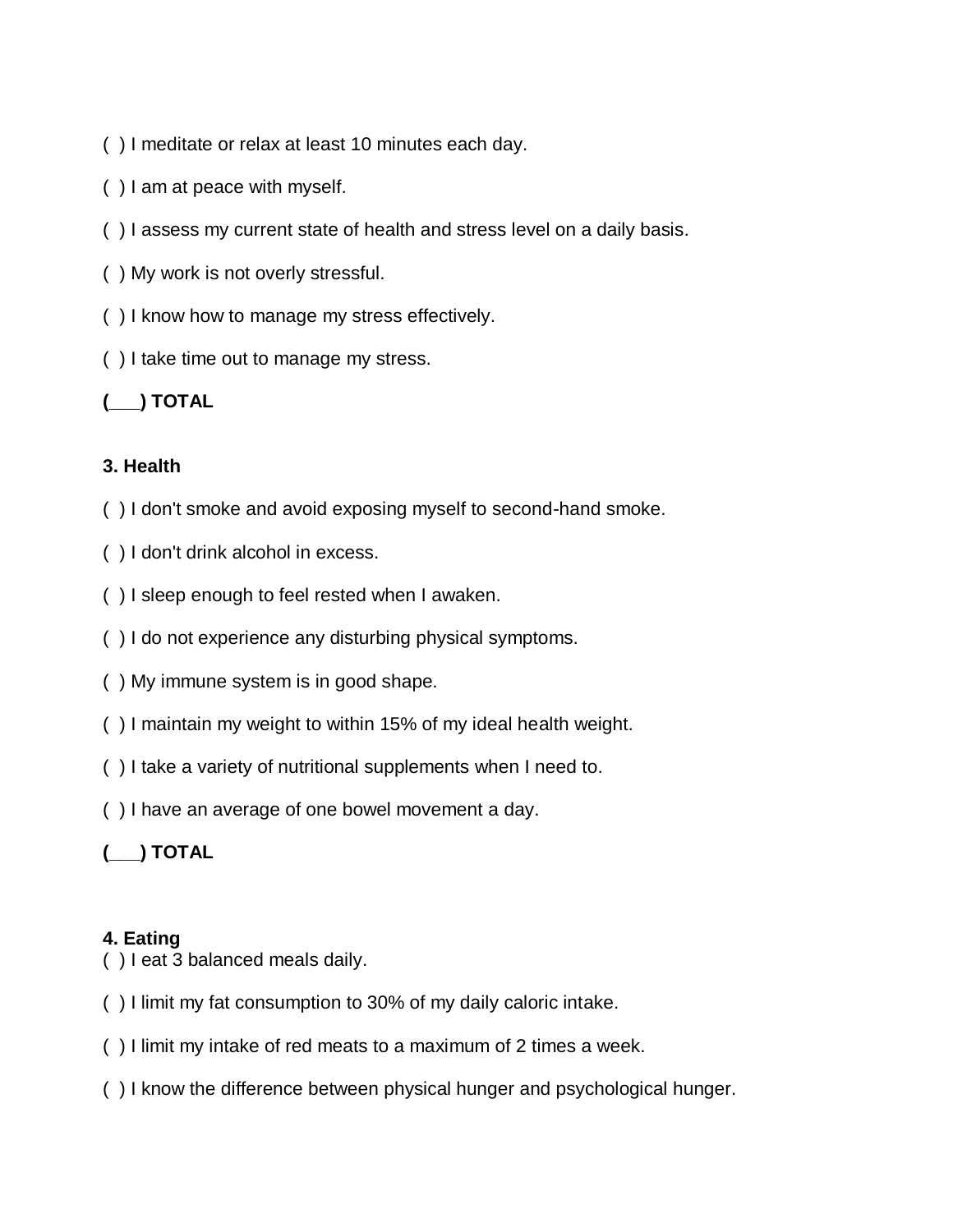- ( ) I read the ingredient labels of the foods I buy.
- ( ) I eat at least 3 raw fruits and vegetables a day.
- ( ) I limit my coffee/tea (excluding herbal teas) intake to two cups a day.
- ( ) I prefer eating and cooking low-fat meals.

### **(\_\_\_) TOTAL**

#### **5. Exercise**

- ( ) I do some type of stretching exercise for at least 10 minutes three times a week.
- ( ) I enjoy stretching, moving, and exerting my body.
- ( ) My daily activities includes some moderate physical exertion.
- ( ) I perform some type of cardiovscular exercise three time a week.
- ( ) I perform some type of muscle toning exercise three times a week.
- ( ) I walk whenever possible.
- ( ) I enjoy working outdoors.
- ( ) I recognize and listen to my body's need to exercise.

### **(\_\_\_) TOTAL**

#### **6. Feelings and Self-esteem**

- ( ) I allow myself to experience a full range of emotions.
- ( ) I allow myself to express my emotions in an appropriate fashion.
- ( ) I make it a point to express concern, love, warmth to those I love.
- ( ) I do not harbor negative feelings towards anyone or from my past.
- ( ) I use positive self-talk every day.
- ( ) I avoid self-criticism.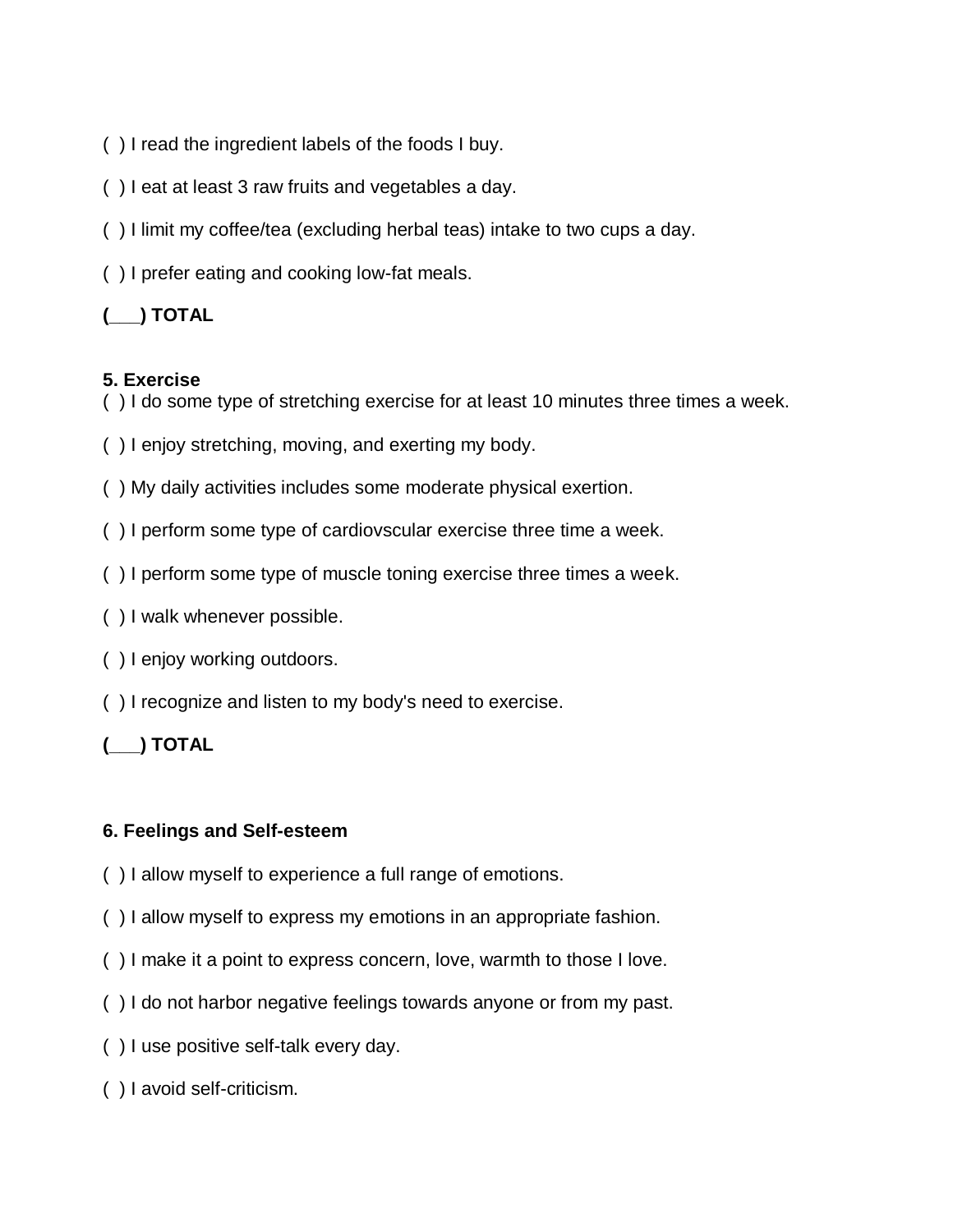- ( ) I work at maintaing a healthy self-esteem.
- ( ) I give myself presents, or nurture myself.

# **(\_\_\_) TOTAL**

#### **7. Communication & Relationships**

- ( ) I enjoy sharing my interests with others.
- ( ) I can let go of the negative judgements that others have of me.
- ( ) I am a good listener.
- ( ) I am not responsible for other people's happiness.
- ( ) I am able to trust and open up easily about myself to another.
- ( ) I easily give compliments to others.
- ( ) I am able to say "no" to people without feeling guilty.
- ( ) I have at least three close friends.

### **(\_\_\_) TOTAL**

### **8. Body & Sexuality**

- ( ) I feel comfortable touching and exploring my body.
- ( ) I am comfortable looking at myself in a mirror.
- ( ) I truly accept my body's strengths and limits.
- ( ) I am content with my level of sexual activity.
- ( ) I enjoy sexual contacts with a regular partner.
- ( ) I am able to give myself sexual pleasure when I need it.
- ( ) I feel comfortable touching people of the same sex.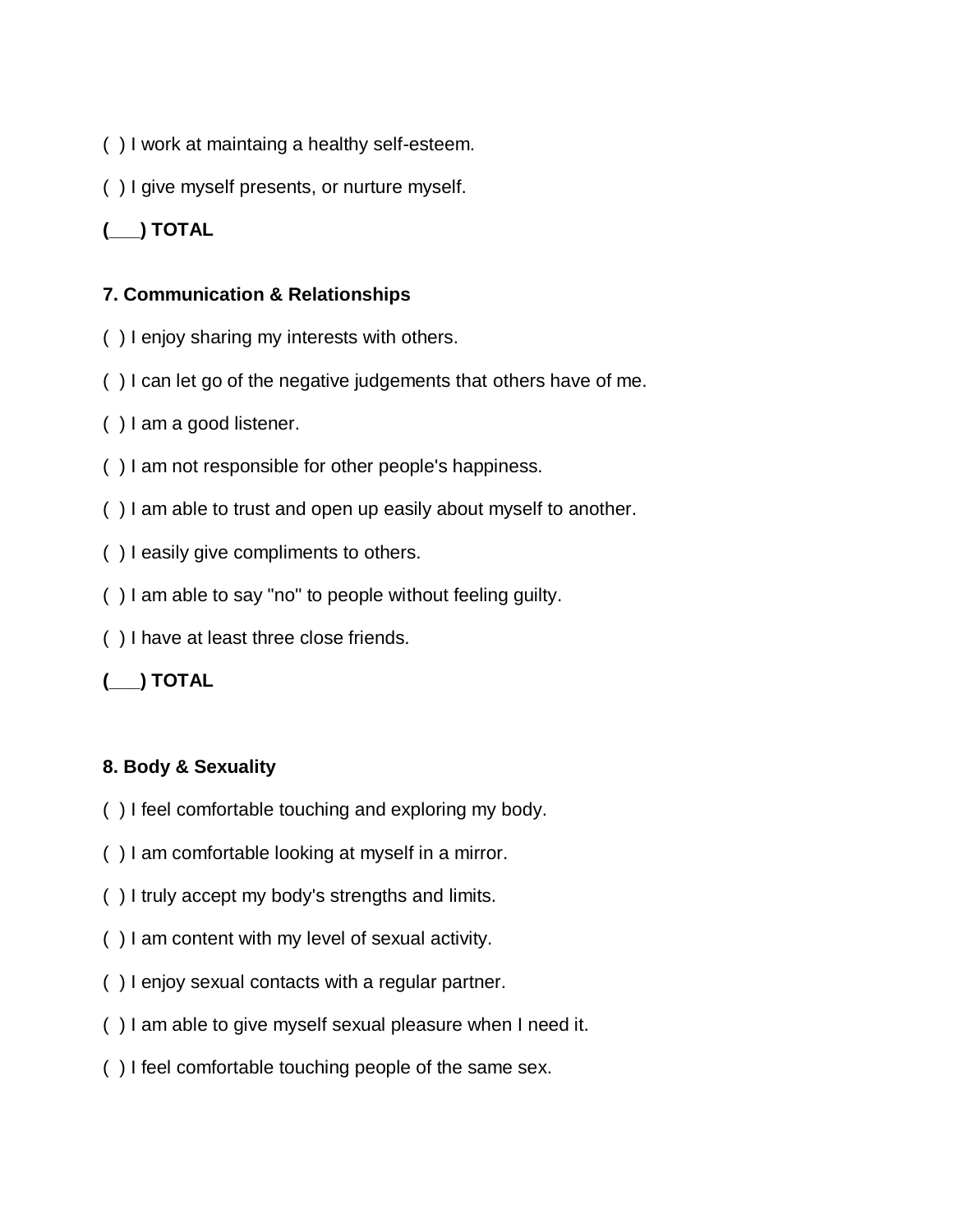( ) I enjoy touching and hugging other people.

### **(\_\_\_) TOTAL**

#### **9. Meaning**

- ( ) I feel that my life is heading in the direction I would like it to.
- ( ) I have clearly defined goals in life and working towards achieving them.
- ( ) There is something in life that I feel passionate about.
- ( ) I look forward to the future as an opportunity for growth.
- ( ) I live in the present rather than in the past or future.
- ( ) My self-esteem is not solely based on my work.
- ( ) I seek ways to improve my quality of life.
- ( ) I have engaged myself in counselling or a personal growth process.

## **(\_\_\_) TOTAL**

#### **10. Spirituality**

- ( ) I perceive problems as opportunities for growth.
- ( ) I believe that "everything happens for a reason".
- ( ) I am aware of the power of my subconscious mind.
- ( ) I use techniques to access the powers of my subconscious.
- ( ) I am in contact with my inner psychic resources (guide/healer/child, etc.)
- ( ) I have spiritual beliefs about the universe/higher being.
- ( ) I believe that I am part of a larger, universal consciousness.
- ( ) I am able to let go of control and allow a situation to work out on its own

### **(\_\_\_) TOTAL**